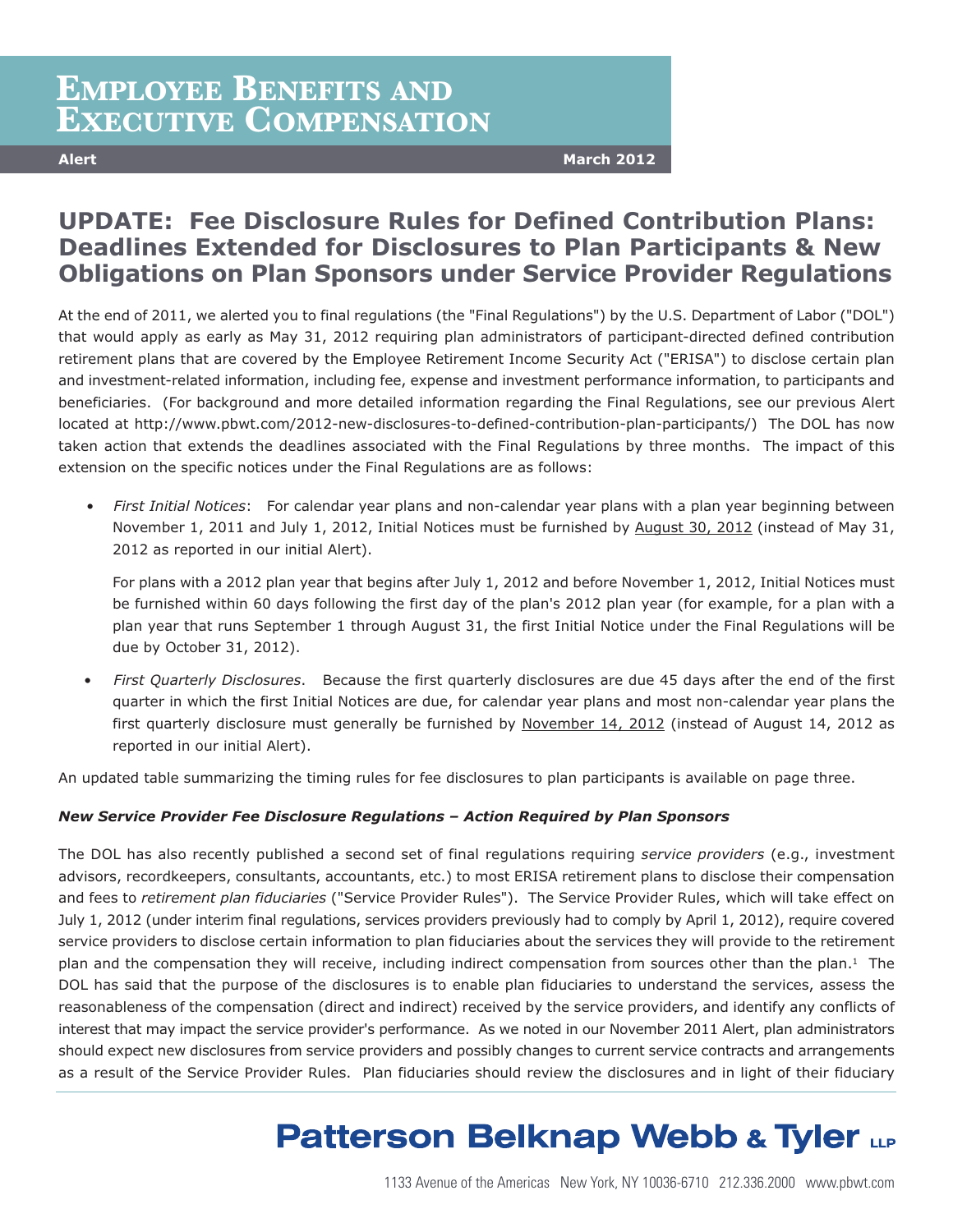duties, should consider making changes to existing arrangements if they determine that fees being paid to and received by any service providers are too high.

Notably, if a service provider fails to provide the required information, the contract or arrangement between the retirement plan and the service provider is prohibited under applicable law, and the plan fiduciary will have engaged in a "prohibited transaction." However, the Service Provider Rules give relief to plan fiduciaries who enter into an arrangement for services with a reasonable belief that the service provider complies with the Service Provider Rules without knowing of the service provider's disclosure failures.2 To qualify for the relief, the plan fiduciary must appropriately review the disclosures made by the service provider, and at a minimum compare the disclosures it receives from the service provider to the requirements of the Service Provider Rules to be able to form a reasonable belief that the required disclosures have been made. In addition, upon discovering that the service provider failed to disclose the required information, the plan fiduciary must request the missing information from the service provider in writing and, if the service provider does not provide the requested information within 90 days, the plan fiduciary must:

- 1. Determine whether to terminate or continue the contract or arrangement consistent with its duty of prudence. However, if the requested information relates to future services and is not disclosed promptly after the 90-day period, the plan fiduciary must terminate the service arrangement as quickly as possible; and
- 2. Notify the DOL within 30 days following the earlier of either the service provider's refusal to provide the requested information or 90 days after the plan fiduciary's written request was made. The DOL has published a model notice that can be used for this purpose, which is available at http://www.dol.gov/ebsa/DelinquentService-ProviderDisclosureNotice.doc. The DOL is also working on an on-line filing system for this notice.

Plan administrators will want to confer with their service providers as soon as possible to discuss compliance with the DOL's fee disclosure regulations. ♦

#### **Endnotes**

- $<sup>1</sup>$  The disclosures are not required with respect to fully vested annuity contracts and custodial accounts where no contributions have been made after</sup> 2008, and where all rights to benefits under the contract or account are enforceable by the plan participant without involvement by the employer.
- <sup>2</sup> However, the relief under the Service Provider Rules does not necessarily relieve a plan administrator of the obligation to report a prohibited transaction. A separate analysis of reporting obligations should be undertaken.

If you would like more information about this alert, please contact one of the following attorneys or call your regular **Patterson contact.**

| <b>David M. Glaser</b>       | 212.336.2624 | dmglaser@pbwt.com |
|------------------------------|--------------|-------------------|
| <b>Bernard F. O'Hare</b>     | 212.336.2613 | bfohare@pbwt.com  |
| <b>Bruce L. Wolff</b>        | 212.336.2959 | blwolff@pbwt.com  |
| <b>Jessica S. Carter</b>     | 212.336.2885 | jcarter@pbwt.com  |
| <b>Carrie L. Mitnick</b>     | 212.336.2415 | cmitnick@pbwt.com |
| <b>Meridith Bogart Krell</b> | 212.336.2361 | mkrell@pbwt.com   |

IRS Circular 230 disclosure: Any tax advice contained in this communication (including any attachments or enclosures) was not intended or written to be used, and cannot be used, for the purpose of (i) avoiding penalties under the Internal Revenue Code or (ii) promoting, marketing or recommending to another party any transaction or matter addressed **in thiscommunication. (The foregoing disclaimer has been affixed pursuant to U.S. Treasury regulations governing tax practitioners.)**

This alert is for general informational purposes only and should not be construed as specific legal advice.

To subscribe to any of our publications, call us at 212.336.2186, email [info@pbwt.com,](mailto:info@pbwt.com) or sign up on our **website, [www.pbwt.com/resources/publications.](www.pbwt.com/resources/publications) To unsubscribe, please send an email to [info@pbwt.com](mailto:info@pbwt.com) with the subject: unsubscribe.**

**Patterson Belknap Webb & Tyler LP**